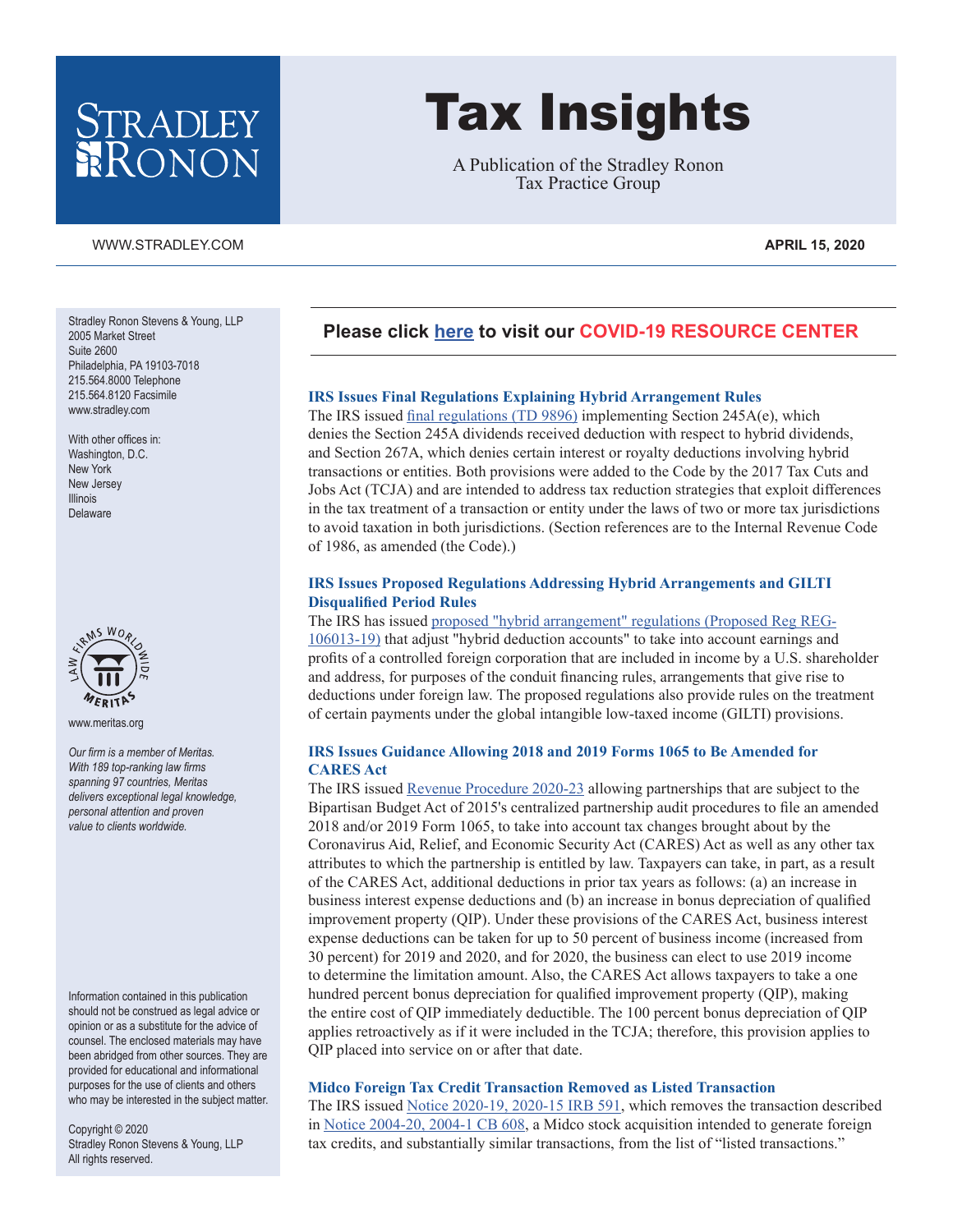# **IRS Extends Additional Tax Deadlines**

The IRS issued an [information release](https://www.irs.gov/newsroom/irs-extends-more-tax-deadlines-to-cover-individuals-trusts-estates-corporations-and-others) and a [notice \(Notice](https://www.irs.gov/pub/irs-drop/n-20-23.pdf)  [2020-23\)](https://www.irs.gov/pub/irs-drop/n-20-23.pdf) extending more tax deadlines to cover individuals, estates, corporations and others. This extension includes a variety of tax form filings and payment obligations that are due between April 1, 2020, and July 15, 2020, including estimated tax payments due June 15 and the deadline to claim refunds from 2016. The Notice specifically covers, for example, calendar year and fiscal year partnership and regulated investment company (RIC) returns and calendar year real estate mortgage investment conduit (REMIC) and real estate investment trust (REIT) income tax returns (including any schedules to the returns), calendar year and fiscal year corporate income tax payments and return filings and exempt organization business income tax and other payments and return filings on Form 990-T. The Notice also suspends associated interest, additions to tax, and penalties for late filing or late payment until July 15, 2020.

# **IRS Issues Guidance on Reporting Employee Retention Credit**

The IRS, on its website, has provided [guidance](https://www.irs.gov/forms-pubs/employee-retention-credit-for-employers-subject-to-closure-due-to-covid-19-crisis) for taxpayers reporting the employee retention credit for certain employers subject to closure due to the COVID-19 crisis, including that the credit with respect to wages paid in March should be reported on the second quarter 2020 employment tax return.

### **IRS Relaxes Information Document Request Timelines**

The IRS Tax Exempt and Government Entities (TEGE) Division has issued a [memo](https://www.stradley.com/-/media/images/2020/april/irsmemoidrenforcementtimelinescovid19.pdf?la=en&hash=8636F1EA9397BC0C23B320E6D317C409) (TEGE-04-0420-0003: IDR Enforcement Timelines due to COVID-19 Considerations) relaxing rigid timelines, through July 15, 2020, related to information document request (IDR) enforcement procedures with respect to certain taxpayers who may be unable to respond timely to IDR requests because of the coronavirus (COVID-19) pandemic.

# **IRS Appeals Issues Rules on Electronic Signatures and Transfers of Documents**

The IRS's Appeals Division has issued a [memo](https://www.irs.gov/pub/foia/ig/appeals/ap-08-0420-0003.pdf) (IRS Appeals Division AP-08-0420-0003) to its employees regarding temporarily accepting electronic signatures on documents and sending and receiving documents electronically.

### **IRS Announces that SB/SE Division Suspends Some Collection Activities**

The IRS's Small Business/Self-Employed (SB/SE) Division has announced ([IRS SBSE-05-0320-0030 Memorandum for](https://www.irs.gov/pub/foia/ig/wi/sbse-05-0320-0030.pdf)  [Collection Executives](https://www.irs.gov/pub/foia/ig/wi/sbse-05-0320-0030.pdf)) that it is suspending some collection activities from March 30 through July 15.

# **Pennsylvania Issues Guidance Regarding Taxability of Federal Stimulus Checks**

The Pennsylvania Department of Revenue has [announced](https://revenue-pa.custhelp.com/app/answers/detail/a_id/3743/kw/Federal%20economic%20stimulus%20check/session/L3RpbWUvMTU4Njc5MDMyMS9zaWQvZEVtSippR28%3D) that federal stimulus payments issued to Pennsylvania taxpayers





**Christopher C. Scarpa Jacquelyn Gordon**

*For more information, contact Christopher C. Scarpa at 215.564.8106 or [cscarpa@stradley.com](mailto:cscarpa%40stradley.com?subject=) or Jacquelyn Gordon at 215.564.8176 or [jgordon@stradley.com.](mailto:jgordon%40stradley.com?subject=)*

will not be subject to Pennsylvania tax. The payments will be considered as nontaxable rebates for Pennsylvania purposes.

### **Massachusetts Announces Filing and Payment Relief for Taxpayers Affected by COVID-19**

The Massachusetts Department of Revenue has announced [\(Massachusetts Technical Information Release No. 20-4](https://www.mass.gov/technical-information-release/tir-20-4-tax-filing-and-payment-relief-for-personal-income-and)) tax filing and payment relief for personal income tax and corporate excise filings and payments in response to the 2019 novel coronavirus (COVID-19).

# **California FTB Adds New Sections to Its FAQs on COVID-19**

The California Franchise Tax Board (FTB) has updated its [frequently asked questions \(FAQs\)](https://www.ftb.ca.gov/about-ftb/newsroom/covid-19/help-with-covid-19.html) related to its relief that postpones until July 15, 2020 filing and payment deadlines due to the coronavirus (COVID-19). This latest update adds to the FAQs two new sections, one on Nonresidential Nonwage Withholding and another on Real Estate Withholding, and clarifies an answer to a question that was added in the previous latest update (Does the July 15, 2020 extension to file for any return due during the postponement period of March 12, 2020, through July 15, 2020, apply to information returns?). The FTB has also revised a [spreadsheet on filing and payment extensions](https://www.ftb.ca.gov/about-ftb/newsroom/covid-19/extensions-to-file-pay.html) it has posted on its website in connection with its COVID-19 tax relief pursuant to which it postponed until July 15, 2020, certain filing and payment deadlines for all individuals and business entities.

# **Maryland Adjusts Timing of Tax Deadlines Due to COVID-19**

Maryland Gov. Larry Hogan issued an [executive order](https://governor.maryland.gov/wp-content/uploads/2020/03/Extension-of-Tax-and-Oath-Timelines-3.31.20.pdf) that adjusts the timing of certain tax deadlines due to the coronavirus (COVID-19). The effect of the following statutes are suspended: Md. Code Ann. Tax-Prop. Section 11-101 (annual personal property report); Md. Code Ann. Tax-Gen. Section § 10-901 (income tax payments); and Md. Code Ann.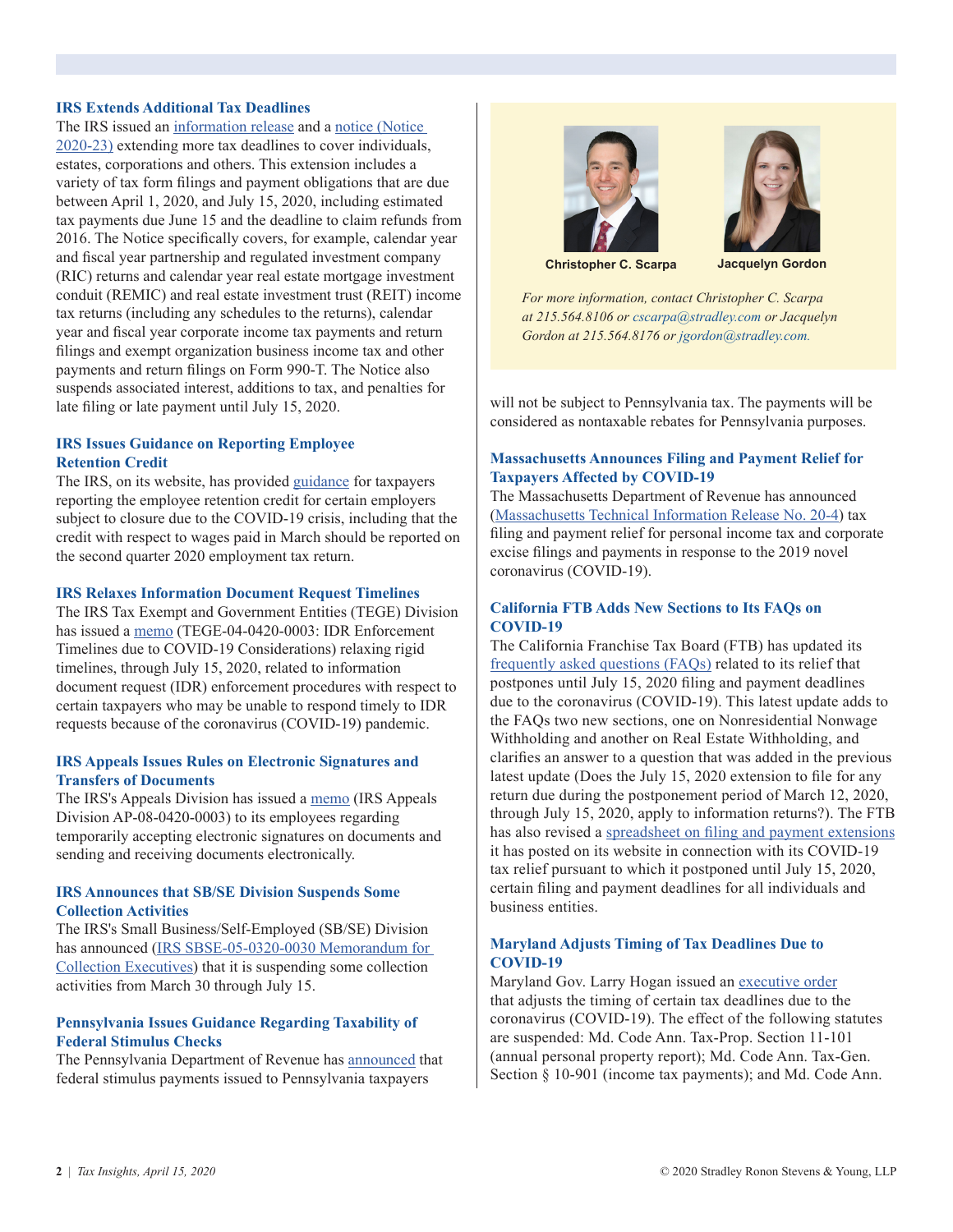Tax-Gen. Section 10-902 (quarterly estimated income tax return payments). As a result, the required filing and payment due dates are extended to July 15, 2020. The income taxrelated suspensions are subject to any additional requirements imposed by the Maryland Comptroller, which has issued guidance clarifying filing and payment extensions due to COVID-19. The Maryland Comptroller's Office's tax alert [\(Maryland Tax Alert 04-01-20\)](https://www.marylandtaxes.gov/schedule/pdf/COVID-19_Tax_Alert.pdf) clarifies that the payment due date for quarterly estimated income tax payments for the period ending March 31, 2020, is automatically extended from April 15, 2020, to July 15, 2020, and the deadline to request a federal income tax extension has been extended to July 15, 2020. Therefore, for Maryland individual income taxpayers who request a federal extension, the Maryland income tax return is automatically extended to Oct. 15, 2020. For corporations who request a federal income tax extension, the Maryland income tax return is automatically extended to Nov. 15, 2020. Claims for income tax refunds from the 2019 tax year must be filed no later than July 15, 2023. The Maryland Comptroller also extended the due date to June 1, 2020, for the following tax return filings and payments: sales and use, withholding, admissions and amusements, alcohol, beer, tobacco, cigarette and other tobacco products, licensed retailers and tobacconists, motor carrier and motor fuel, and Bay restoration.

# **Maryland Updates List of Tangible Personal Property and Services Subject to Sales Tax**

The Maryland Comptroller issued an [updated list](http://www.comp.state.md.us/forms/Tax_Publications/Sales_and_Use_Tax%20-List_of_TPP_and_Services.pdf) of tangible personal property and services, the sale of which is subject to sales and use tax. The list can be used as a guide in determining the taxability of tangible personal property and services.

### **Philadelphia Issues Guidance on School Income Tax**

The Philadelphia Department of Revenue [advises](https://www.phila.gov/documents/coronavirus-tax-guidance/) that the due date for payment of 2019 Philadelphia School Income Tax remains April 15. Taxpayers who cannot meet the April 15 deadline should file for an extension or submit payment equal to the prior year's tax liability by the April 15 deadline. Taxpayers who submit payment for the prior year's tax liability will have until July 15, 2020, to file a return and pay any difference between the amount paid and the amount of 2019 tax actually due. Payments received after July 15 2020, will accrue interest and penalties starting from April 15, 2020.

# **Philadelphia Issues Guidance on BIRT/NPT Extensions**

In response to the current COVID-19 emergency, the Philadelphia Department of Revenue is [honoring the federal](https://www.phila.gov/documents/coronavirus-tax-guidance/)  [government extensions](https://www.phila.gov/documents/coronavirus-tax-guidance/) granted to businesses and allowing Philadelphia businesses until July 15, 2020, to pay business income and receipts tax (BIRT) and net profits tax (NPT). The extension includes estimated tax payments and does not require the businesses to take any additional action.

# **Philadelphia Adopts Emergency Regulation Regarding Interest and Penalties**

Philadelphia has enacted an [emergency regulation \(Special](http://regulations.phila-records.com/pdfs/Signed%20Reg%20-%20Law-Revenue%20-%20COVID%2019.pdf)  [Regulation of the City of Philadelphia Department of Revenue](http://regulations.phila-records.com/pdfs/Signed%20Reg%20-%20Law-Revenue%20-%20COVID%2019.pdf)  [and Law Department for Waiver of Interest and Penalties for](http://regulations.phila-records.com/pdfs/Signed%20Reg%20-%20Law-Revenue%20-%20COVID%2019.pdf)  [Late Filing and Payment Due to COVID-19 emergency\)](http://regulations.phila-records.com/pdfs/Signed%20Reg%20-%20Law-Revenue%20-%20COVID%2019.pdf) to provide for the abatement of interest and penalties on real estate tax, BIRT, NPT and school income tax paid by the extended deadlines provided by various emergency orders signed by the Mayor. The regulation abates interest and penalties on the following: (a) tax year 2020 real estate taxes paid no later than April 30, 2020, (b) 2019 BIRT and 2019 NPT taxes, and 2020 estimated BIRT and NPT taxes filed and paid no later than July 15, 2020, and (c) 2019 school income taxes where the taxpayer pays an amount equal to the amount due for 2018 by April 15, 2020, and files a 2019 return and pays any balance due by July 15, 2020. The regulation is effective on March 30, 2020.

# **Philadelphia Provides Wage Tax Guidance for Non-Resident Employees**

Philadelphia has issued [wage tax policy guidance](https://www.phila.gov/documents/coronavirus-tax-guidance/) for nonresident employees. Non-resident employees are not subject to Philadelphia wage tax during the period that they have been ordered to work outside the city. Philadelphia uses a "requirement of employment" standard that applies to all non-residents whose base of operations is the employer's Philadelphia location. Under this standard, a non-resident employee is not subject to the wage tax when the employer requires him or her to perform a job outside of Philadelphia, so if a Philadelphia employer requires a non-resident employee to perform duties outside the city (including working from home), he or she is exempt from the wage tax for the days spent fulfilling that requirement. However, a non-resident who works from home for the sake of convenience is not exempt from the wage tax, even if the Philadelphia employer authorizes the work from home arrangement. Non-resident employees who mistakenly had wage tax withheld during the time they were required to work from home in 2020 will have the opportunity to file for a refund within 2021.

# **Philadelphia Issues Guidance on Payment of Property Taxes**

The City of Philadelphia has issued a [policy update](https://www.phila.gov/media/20200324115830/2020-Real-Estate-Tax-policy-update-coronavirus-032420.pdf) moving the due date for 2020 real estate tax to April 30, 2020, to offer relief to homeowners during the COVID-19 emergency. The Department has also extended the deadline to apply for an installment payment plan for 2020 real estate tax so that senior citizens over the age of 65, and eligible low-income homeowners, have until April 30, 2020, to apply for a plan.

# **Philadelphia Issues Guidance on Use and Occupancy Tax**

The Philadelphia Department of Revenue has [announced](https://www.phila.gov/media/20200409153648/Use-and-Occupancy-UO-Tax-covid-guidance-040920.pdf) that businesses that the Mayor has ordered to close as part of the COVID-19 safety measures (non-essential businesses) are not